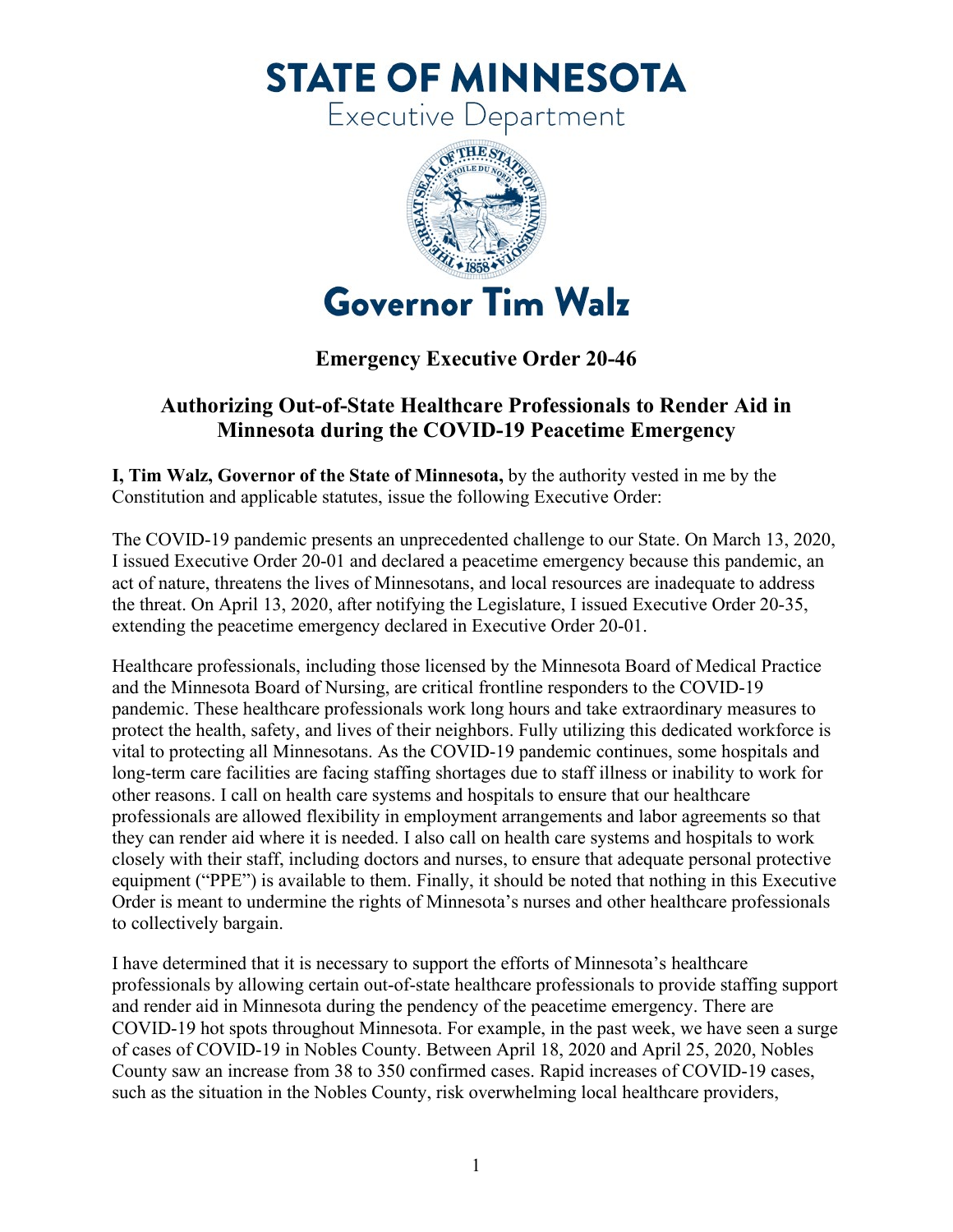particularly in rural areas. Long term care facilities, which are home to some of the most at-risk Minnesotans, are also experiencing shortages of qualified healthcare professionals.

 those with existing experience and expertise in emergency response and intensive care services. To become qualified to provide emergency response and intensive care services, nurses and other healthcare professionals typically require training and orientation time. To respond quickly during this pandemic, hospitals and other healthcare providers need temporary flexibility, including the ability to hire qualified healthcare professionals from other states and especially

 During a peacetime emergency, Minnesota Statutes 2019, section 12.42, authorizes professionals who hold a license, certificate, or other permit issued by a state of the United States or the other skills, to render aid involving those skills in this State when such aid is requested by the District of Columbia evidencing the meeting of qualifications for professional, mechanical, or Governor to meet the needs of the emergency. The license, certificate, or other permit of the person, while rendering aid, has the same force and effect as if issued in Minnesota, subject to such limitations and conditions as the Governor may prescribe. I have concluded that during this peacetime emergency, qualifying out-of-state healthcare professionals should be authorized to render aid in our State to meet the healthcare needs of Minnesotans. Pursuant to statutory requirements, I formally request aid from those professionals licensed in other states as set forth below.

For these reasons, I order as follows:

- 1. This Executive Order applies only to out-of-state healthcare professionals who, to practice in their profession in Minnesota, would otherwise be required to obtain a license from the Minnesota Board of Medical Practice ("Board of Medical Practice") or the Minnesota Board of Nursing ("Board of Nursing"). In this Executive Order, such healthcare professionals are referred to as "Out-of-State Healthcare Professionals."
- State Healthcare Professionals who hold an active, relevant license, certificate, or 2. Pursuant to Minnesota Statutes 2019, section 12.42, I authorize and request Out-ofother permit in good standing issued by a state of the United States or the District of Columbia to render aid in Minnesota during the peacetime emergency declared in Executive Order 20-01 (including any extensions of that peacetime emergency).
- 3. Before rendering any aid in this State, Out-of-State Healthcare Professionals must be engaged with a healthcare system or provider, such as a hospital, clinic, or other healthcare entity, in Minnesota.
- 4. A healthcare system or provider that engages an Out-of-State Healthcare Professional under this Executive Order holds an active, relevant license, certificate, or other permit in good standing issued by a state of the United States or the District of must verify that each Out-of-State Healthcare Professional authorized to practice Columbia evidencing qualifications for the aid and professional work to be rendered in Minnesota.